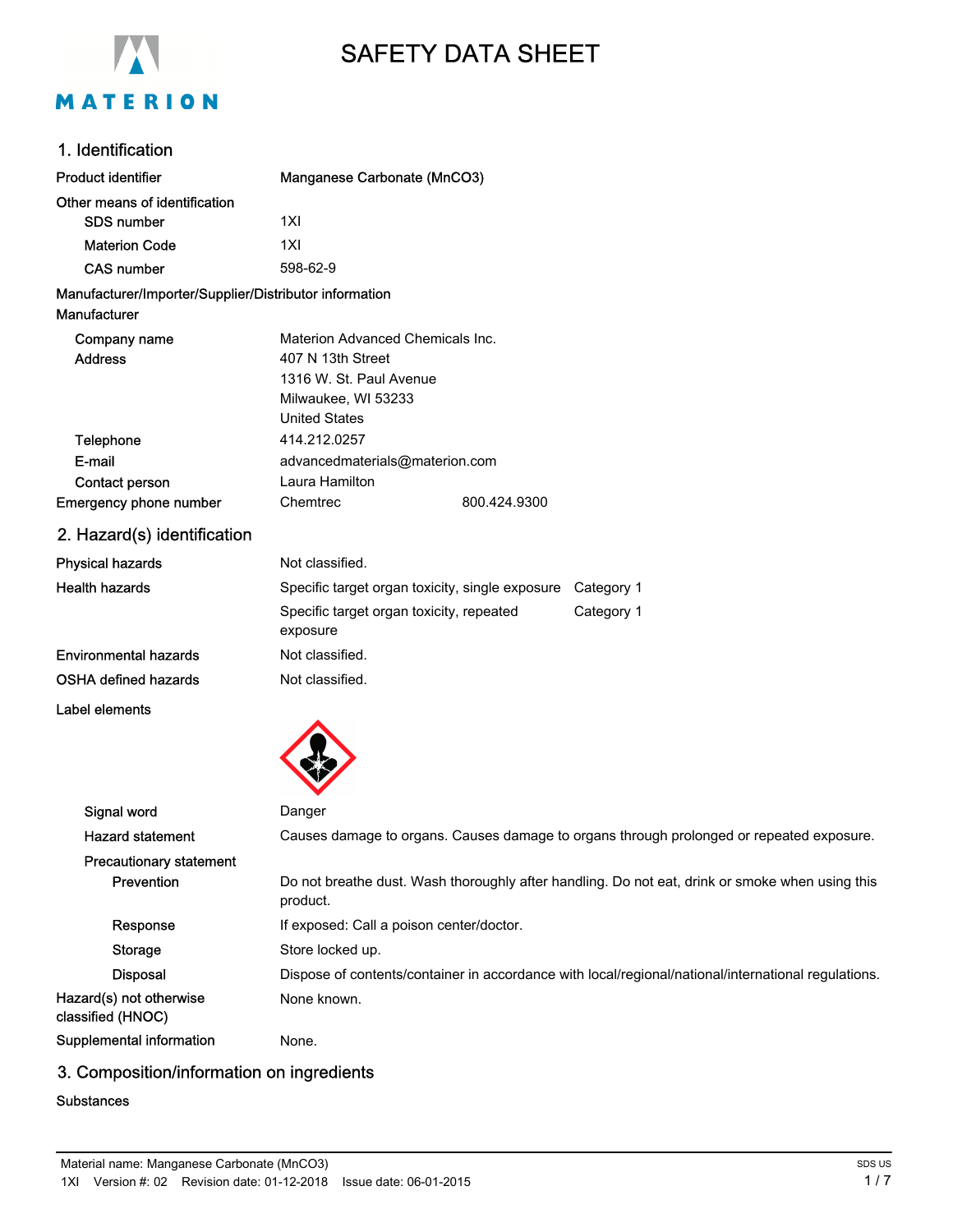| <b>Chemical name</b>                                                         | Common name and synonyms                                                                                                                                                                                                                                                                                                                                                                                                       | <b>CAS number</b> | %          |  |
|------------------------------------------------------------------------------|--------------------------------------------------------------------------------------------------------------------------------------------------------------------------------------------------------------------------------------------------------------------------------------------------------------------------------------------------------------------------------------------------------------------------------|-------------------|------------|--|
| Manganese Carbonate                                                          |                                                                                                                                                                                                                                                                                                                                                                                                                                | 598-62-9          | $90 - 100$ |  |
| 4. First-aid measures                                                        |                                                                                                                                                                                                                                                                                                                                                                                                                                |                   |            |  |
| Inhalation                                                                   | Move to fresh air. Call a physician if symptoms develop or persist.                                                                                                                                                                                                                                                                                                                                                            |                   |            |  |
| <b>Skin contact</b>                                                          | Wash off with soap and water. Get medical attention if irritation develops and persists.                                                                                                                                                                                                                                                                                                                                       |                   |            |  |
| Eye contact                                                                  | Do not rub eyes. Rinse with water. Get medical attention if irritation develops and persists.                                                                                                                                                                                                                                                                                                                                  |                   |            |  |
| Ingestion                                                                    | Rinse mouth. Get medical attention if symptoms occur.                                                                                                                                                                                                                                                                                                                                                                          |                   |            |  |
| Most important<br>symptoms/effects, acute and<br>delayed                     | Nausea, vomiting. Dusts may irritate the respiratory tract, skin and eyes. Coughing. Prolonged<br>exposure may cause chronic effects.                                                                                                                                                                                                                                                                                          |                   |            |  |
| Indication of immediate medical<br>attention and special treatment<br>needed | Provide general supportive measures and treat symptomatically. Keep victim under observation.<br>Symptoms may be delayed.                                                                                                                                                                                                                                                                                                      |                   |            |  |
| <b>General information</b>                                                   | If you feel unwell, seek medical advice (show the label where possible). Ensure that medical<br>personnel are aware of the material(s) involved, and take precautions to protect themselves.                                                                                                                                                                                                                                   |                   |            |  |
| 5. Fire-fighting measures                                                    |                                                                                                                                                                                                                                                                                                                                                                                                                                |                   |            |  |
| Suitable extinguishing media                                                 | Water fog. Foam. Dry chemical powder. Carbon dioxide (CO2).                                                                                                                                                                                                                                                                                                                                                                    |                   |            |  |
| Unsuitable extinguishing media                                               | Do not use water jet as an extinguisher, as this will spread the fire.                                                                                                                                                                                                                                                                                                                                                         |                   |            |  |
| Specific hazards arising from<br>the chemical                                | During fire, gases hazardous to health may be formed.                                                                                                                                                                                                                                                                                                                                                                          |                   |            |  |
| Special protective equipment<br>and precautions for firefighters             | Self-contained breathing apparatus and full protective clothing must be worn in case of fire.                                                                                                                                                                                                                                                                                                                                  |                   |            |  |
| Fire fighting<br>equipment/instructions                                      | Use water spray to cool unopened containers.                                                                                                                                                                                                                                                                                                                                                                                   |                   |            |  |
| Specific methods                                                             | Use standard firefighting procedures and consider the hazards of other involved materials.                                                                                                                                                                                                                                                                                                                                     |                   |            |  |
| General fire hazards                                                         | No unusual fire or explosion hazards noted.                                                                                                                                                                                                                                                                                                                                                                                    |                   |            |  |
| 6. Accidental release measures                                               |                                                                                                                                                                                                                                                                                                                                                                                                                                |                   |            |  |
| Personal precautions, protective<br>equipment and emergency<br>procedures    | Keep unnecessary personnel away. Keep people away from and upwind of spill/leak. Wear<br>appropriate protective equipment and clothing during clean-up. Do not breathe dust. Use a<br>NIOSH/MSHA approved respirator if there is a risk of exposure to dust/fume at levels exceeding<br>the exposure limits. Ensure adequate ventilation. Local authorities should be advised if significant<br>spillages cannot be contained. |                   |            |  |
| Methods and materials for<br>containment and cleaning up                     | Avoid dispersal of dust in the air (i.e., clearing dust surfaces with compressed air). Stop the flow of<br>material, if this is without risk. Collect dust using a vacuum cleaner equipped with HEPA filter.                                                                                                                                                                                                                   |                   |            |  |
|                                                                              | Large Spills: Wet down with water and dike for later disposal. Shovel the material into waste<br>container. Following product recovery, flush area with water.                                                                                                                                                                                                                                                                 |                   |            |  |
|                                                                              | Small Spills: Sweep up or vacuum up spillage and collect in suitable container for disposal.                                                                                                                                                                                                                                                                                                                                   |                   |            |  |
|                                                                              | Never return spills to original containers for re-use.                                                                                                                                                                                                                                                                                                                                                                         |                   |            |  |
| <b>Environmental precautions</b>                                             | Avoid discharge into drains, water courses or onto the ground.                                                                                                                                                                                                                                                                                                                                                                 |                   |            |  |
| 7. Handling and storage                                                      |                                                                                                                                                                                                                                                                                                                                                                                                                                |                   |            |  |
| Precautions for safe handling                                                | Minimize dust generation and accumulation. Provide appropriate exhaust ventilation at places<br>where dust is formed. Do not breathe dust. Avoid prolonged exposure. When using, do not eat,<br>drink or smoke. Wear appropriate personal protective equipment. Wash hands thoroughly after<br>handling. Observe good industrial hygiene practices.                                                                            |                   |            |  |
| Conditions for safe storage,<br>including any incompatibilities              | Store locked up. Store in original tightly closed container. Store in a well-ventilated place.                                                                                                                                                                                                                                                                                                                                 |                   |            |  |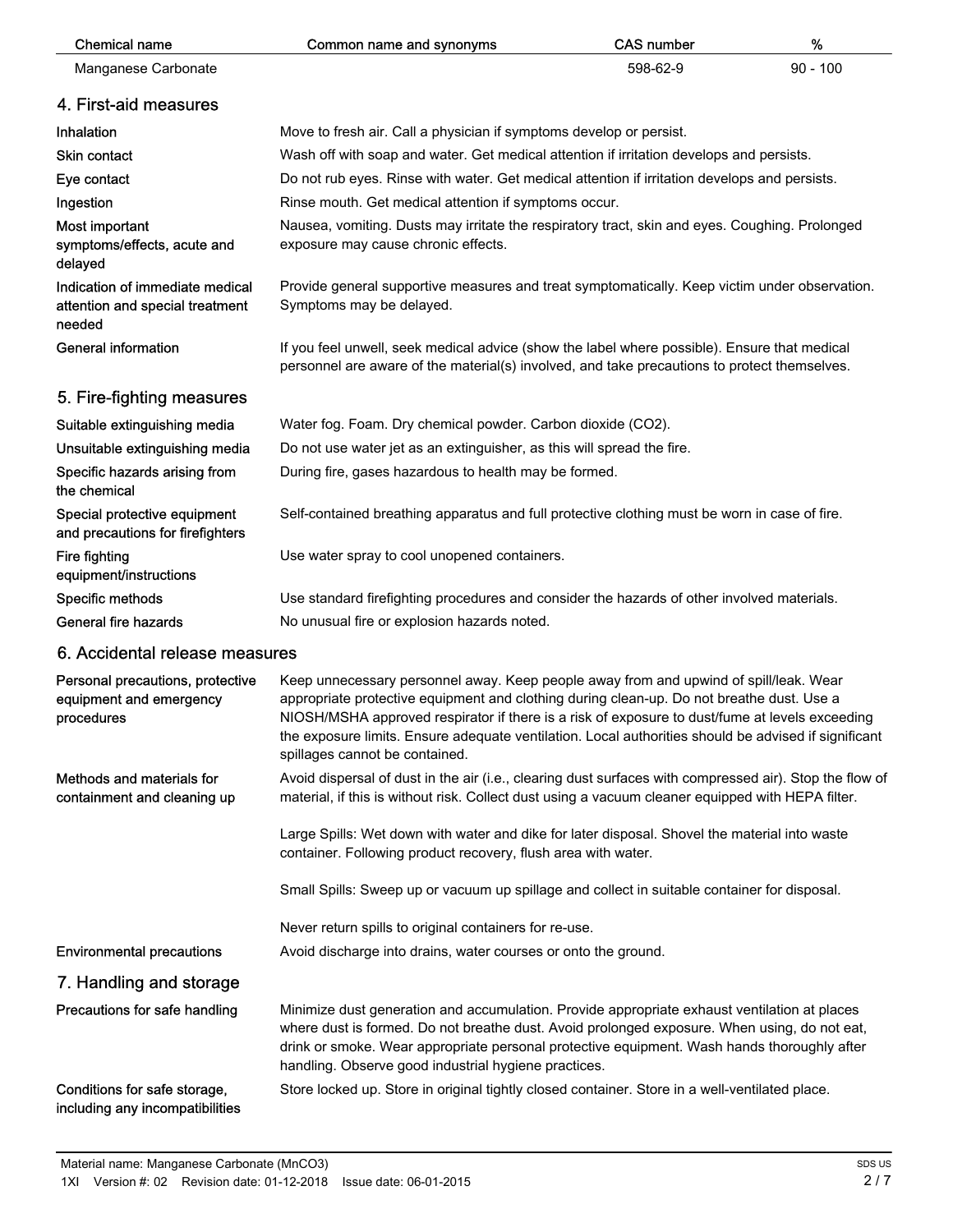# 8. Exposure controls/personal protection

### Occupational exposure limits

## US. OSHA Table Z-1 Limits for Air Contaminants (29 CFR 1910.1000)

| <b>Material</b>                             | $\sim$ rabic $L$ - r climes for $\sim$ contenting the $\sim$<br><b>UITY IVIU.IUUU</b><br><b>Type</b>                                                                                                                                                                                                                                                                                                                                                                                                                                                                                                                                                                                                                                                                                       | Value           |                      |
|---------------------------------------------|--------------------------------------------------------------------------------------------------------------------------------------------------------------------------------------------------------------------------------------------------------------------------------------------------------------------------------------------------------------------------------------------------------------------------------------------------------------------------------------------------------------------------------------------------------------------------------------------------------------------------------------------------------------------------------------------------------------------------------------------------------------------------------------------|-----------------|----------------------|
| Manganese Carbonate<br>$(CAS 598-62-9)$     | Ceiling                                                                                                                                                                                                                                                                                                                                                                                                                                                                                                                                                                                                                                                                                                                                                                                    | $5$ mg/m $3$    |                      |
| <b>US. ACGIH Threshold Limit Values</b>     |                                                                                                                                                                                                                                                                                                                                                                                                                                                                                                                                                                                                                                                                                                                                                                                            |                 |                      |
| <b>Material</b>                             | <b>Type</b>                                                                                                                                                                                                                                                                                                                                                                                                                                                                                                                                                                                                                                                                                                                                                                                | Value           | Form                 |
| Manganese Carbonate<br>$(CAS 598-62-9)$     | <b>TWA</b>                                                                                                                                                                                                                                                                                                                                                                                                                                                                                                                                                                                                                                                                                                                                                                                 | $0.1$ mg/m $3$  | Inhalable fraction.  |
|                                             |                                                                                                                                                                                                                                                                                                                                                                                                                                                                                                                                                                                                                                                                                                                                                                                            | $0.02$ mg/m $3$ | Respirable fraction. |
| US. NIOSH: Pocket Guide to Chemical Hazards |                                                                                                                                                                                                                                                                                                                                                                                                                                                                                                                                                                                                                                                                                                                                                                                            |                 |                      |
| <b>Material</b>                             | <b>Type</b>                                                                                                                                                                                                                                                                                                                                                                                                                                                                                                                                                                                                                                                                                                                                                                                | Value           | Form                 |
| Manganese Carbonate<br>$(CAS 598-62-9)$     | <b>STEL</b>                                                                                                                                                                                                                                                                                                                                                                                                                                                                                                                                                                                                                                                                                                                                                                                | $3$ mg/m $3$    | Fume.                |
|                                             | <b>TWA</b>                                                                                                                                                                                                                                                                                                                                                                                                                                                                                                                                                                                                                                                                                                                                                                                 | 1 $mg/m3$       | Fume.                |
|                                             | US. California Code of Regulations, Title 8, Section 5155. Airborne Contaminants                                                                                                                                                                                                                                                                                                                                                                                                                                                                                                                                                                                                                                                                                                           |                 |                      |
| <b>Material</b>                             | <b>Type</b>                                                                                                                                                                                                                                                                                                                                                                                                                                                                                                                                                                                                                                                                                                                                                                                | Value           |                      |
| Manganese Carbonate<br>$(CAS 598-62-9)$     | PEL                                                                                                                                                                                                                                                                                                                                                                                                                                                                                                                                                                                                                                                                                                                                                                                        | $0.2$ mg/m $3$  |                      |
| <b>Biological limit values</b>              | No biological exposure limits noted for the ingredient(s).                                                                                                                                                                                                                                                                                                                                                                                                                                                                                                                                                                                                                                                                                                                                 |                 |                      |
| Appropriate engineering controls            | Good general ventilation (typically 10 air changes per hour) should be used. Ventilation rates<br>should be matched to conditions. If applicable, use process enclosures, local exhaust ventilation,<br>or other engineering controls to maintain airborne levels below recommended exposure limits. If<br>exposure limits have not been established, maintain airborne levels to an acceptable level.<br>If engineering measures are not sufficient to maintain concentrations of dust particulates below the<br>Occupational Exposure Limit (OEL), suitable respiratory protection must be worn. If material is<br>ground, cut, or used in any operation which may generate dusts, use appropriate local exhaust<br>ventilation to keep exposures below the recommended exposure limits. |                 |                      |
|                                             | Individual protection measures, such as personal protective equipment                                                                                                                                                                                                                                                                                                                                                                                                                                                                                                                                                                                                                                                                                                                      |                 |                      |
| Eye/face protection                         | Chemical respirator with organic vapor cartridge, full facepiece, dust and mist filter.                                                                                                                                                                                                                                                                                                                                                                                                                                                                                                                                                                                                                                                                                                    |                 |                      |
| Skin protection<br>Hand protection          | Wear appropriate chemical resistant gloves. Suitable gloves can be recommended by the glove<br>supplier.                                                                                                                                                                                                                                                                                                                                                                                                                                                                                                                                                                                                                                                                                   |                 |                      |
| Other                                       | Use of an impervious apron is recommended.                                                                                                                                                                                                                                                                                                                                                                                                                                                                                                                                                                                                                                                                                                                                                 |                 |                      |
| <b>Respiratory protection</b>               | Use a NIOSH/MSHA approved respirator if there is a risk of exposure to dust/fume at levels<br>exceeding the exposure limits. Chemical respirator with organic vapor cartridge, full facepiece,<br>dust and mist filter.                                                                                                                                                                                                                                                                                                                                                                                                                                                                                                                                                                    |                 |                      |
| <b>Thermal hazards</b>                      | Wear appropriate thermal protective clothing, when necessary.                                                                                                                                                                                                                                                                                                                                                                                                                                                                                                                                                                                                                                                                                                                              |                 |                      |
| General hygiene considerations              | Always observe good personal hygiene measures, such as washing after handling the material<br>and before eating, drinking, and/or smoking.                                                                                                                                                                                                                                                                                                                                                                                                                                                                                                                                                                                                                                                 |                 |                      |
| 9. Physical and chemical properties         |                                                                                                                                                                                                                                                                                                                                                                                                                                                                                                                                                                                                                                                                                                                                                                                            |                 |                      |
|                                             |                                                                                                                                                                                                                                                                                                                                                                                                                                                                                                                                                                                                                                                                                                                                                                                            |                 |                      |

| <b>Physical state</b> | Solid.         |  |
|-----------------------|----------------|--|
| Form                  | Powder.        |  |
| Color                 | Not available. |  |
| Odor                  | Not available. |  |
| Odor threshold        | Not available. |  |

Appearance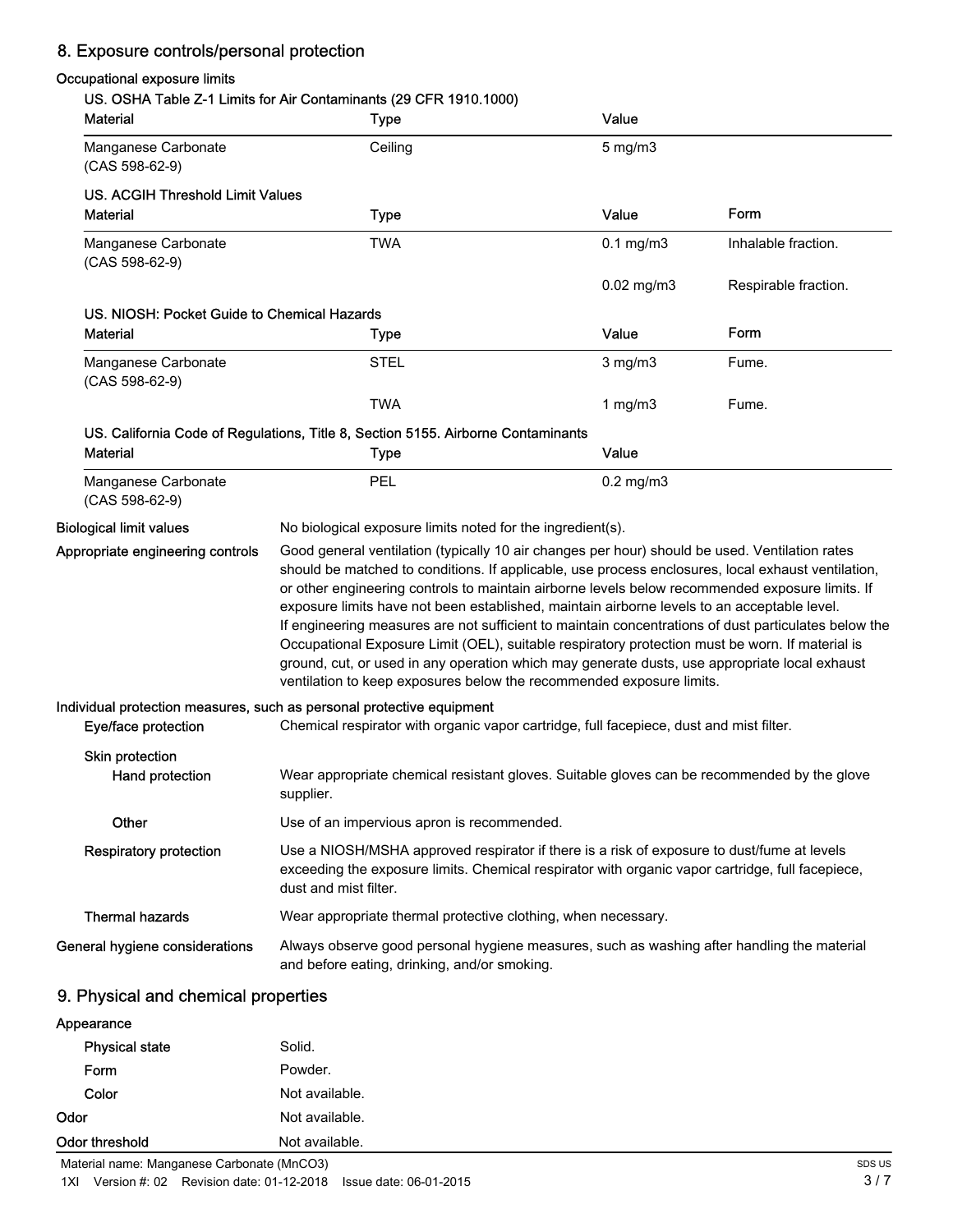|                                                   | Not available.                                                                                |
|---------------------------------------------------|-----------------------------------------------------------------------------------------------|
| pH                                                |                                                                                               |
| Melting point/freezing point                      | > 392 °F (> 200 °C)                                                                           |
| Initial boiling point and boiling<br>range        | Not available.                                                                                |
| Flash point                                       | Not available.                                                                                |
| <b>Evaporation rate</b>                           | Not available.                                                                                |
| Flammability (solid, gas)                         | Not available.                                                                                |
| Upper/lower flammability or explosive limits      |                                                                                               |
| Flammability limit - lower<br>(%)                 | Not available.                                                                                |
| Flammability limit - upper<br>(%)                 | Not available.                                                                                |
| Explosive limit - lower (%)                       | Not available.                                                                                |
| Explosive limit - upper (%)                       | Not available.                                                                                |
| Vapor pressure                                    | 0.0000005 kPa at 25 °C                                                                        |
| Vapor density                                     | Not available.                                                                                |
| <b>Relative density</b>                           | Not available.                                                                                |
| Solubility(ies)                                   |                                                                                               |
| Solubility (water)                                | Not available.                                                                                |
| <b>Partition coefficient</b><br>(n-octanol/water) | Not available.                                                                                |
| Auto-ignition temperature                         | Not available.                                                                                |
| Decomposition temperature                         | Not available.                                                                                |
| <b>Viscosity</b>                                  | Not available.                                                                                |
| Other information                                 |                                                                                               |
| <b>Density</b>                                    | 3.70 g/cm3 estimated                                                                          |
| <b>Explosive properties</b>                       | Not explosive.                                                                                |
| Molecular formula                                 | C-H2-O3.Mn                                                                                    |
| Molecular weight                                  | 114.94 g/mol                                                                                  |
| <b>Oxidizing properties</b>                       | Not oxidizing                                                                                 |
| <b>Specific gravity</b>                           | 3.7                                                                                           |
| 10. Stability and reactivity                      |                                                                                               |
| Reactivity                                        | The product is stable and non-reactive under normal conditions of use, storage and transport. |
| <b>Chemical stability</b>                         | Material is stable under normal conditions.                                                   |
| Possibility of hazardous<br>reactions             | No dangerous reaction known under conditions of normal use.                                   |
| <b>Conditions to avoid</b>                        | Contact with incompatible materials.                                                          |
| Incompatible materials                            | Strong oxidizing agents.                                                                      |
| Hazardous decomposition<br>products               | No hazardous decomposition products are known.                                                |
| 11. Toxicological information                     |                                                                                               |
| Information on likely routen of expecure          |                                                                                               |

## Information on likely routes of exposure

| <b>Inhalation</b>   | May cause damage to organs by inhalation. May cause damage to organs through prolonged or<br>repeated exposure by inhalation. Dust may irritate respiratory system. |
|---------------------|---------------------------------------------------------------------------------------------------------------------------------------------------------------------|
| <b>Skin contact</b> | Dust or powder may irritate the skin.                                                                                                                               |
| Eye contact         | Dust may irritate the eyes.                                                                                                                                         |
| Ingestion           | Expected to be a low ingestion hazard.                                                                                                                              |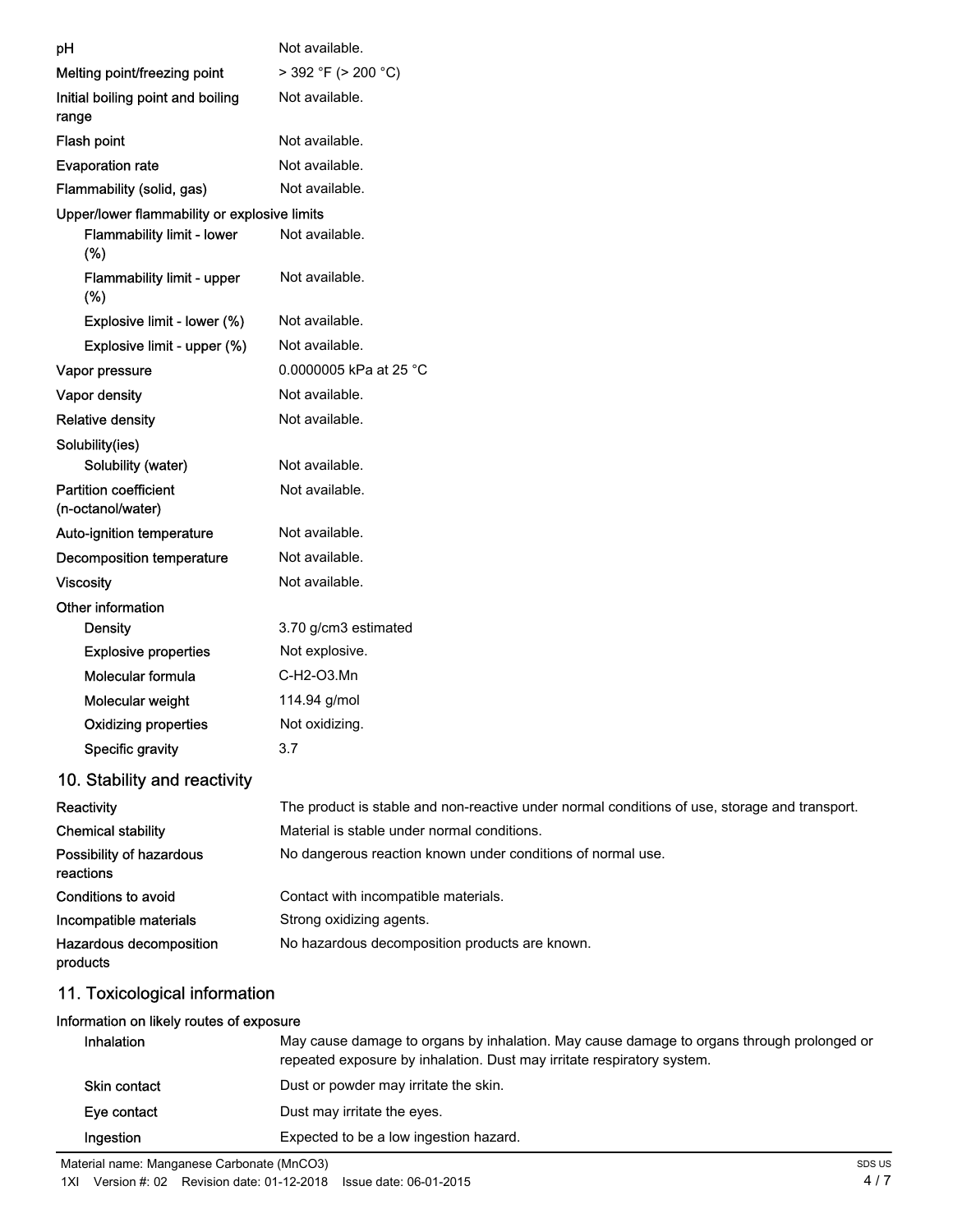| Symptoms related to the<br>physical, chemical and<br>toxicological characteristics | Nausea, vomiting. Dusts may irritate the respiratory tract, skin and eyes. Coughing.                                                                                                                                   |
|------------------------------------------------------------------------------------|------------------------------------------------------------------------------------------------------------------------------------------------------------------------------------------------------------------------|
| Information on toxicological effects                                               |                                                                                                                                                                                                                        |
| <b>Acute toxicity</b>                                                              | Not available.                                                                                                                                                                                                         |
| Skin corrosion/irritation                                                          | Prolonged skin contact may cause temporary irritation.                                                                                                                                                                 |
| Serious eye damage/eye<br>irritation                                               | Direct contact with eyes may cause temporary irritation.                                                                                                                                                               |
| Respiratory or skin sensitization<br><b>Respiratory sensitization</b>              | Not a respiratory sensitizer.                                                                                                                                                                                          |
| <b>Skin sensitization</b>                                                          | This product is not expected to cause skin sensitization.                                                                                                                                                              |
| Germ cell mutagenicity                                                             | No data available to indicate product or any components present at greater than 0.1% are<br>mutagenic or genotoxic.                                                                                                    |
| Carcinogenicity                                                                    | This product is not considered to be a carcinogen by IARC, ACGIH, NTP, or OSHA.                                                                                                                                        |
| IARC Monographs. Overall Evaluation of Carcinogenicity                             |                                                                                                                                                                                                                        |
| Not listed.                                                                        |                                                                                                                                                                                                                        |
|                                                                                    | OSHA Specifically Regulated Substances (29 CFR 1910.1001-1052)                                                                                                                                                         |
| Not regulated.                                                                     | US. National Toxicology Program (NTP) Report on Carcinogens                                                                                                                                                            |
| Not listed.                                                                        |                                                                                                                                                                                                                        |
| Reproductive toxicity                                                              | This product is not expected to cause reproductive or developmental effects.                                                                                                                                           |
| Specific target organ toxicity -<br>single exposure                                | Causes damage to organs.                                                                                                                                                                                               |
| Specific target organ toxicity -<br>repeated exposure                              | Causes damage to organs through prolonged or repeated exposure.                                                                                                                                                        |
| <b>Aspiration hazard</b>                                                           | Not an aspiration hazard.                                                                                                                                                                                              |
| <b>Chronic effects</b>                                                             | Causes damage to organs through prolonged or repeated exposure. Prolonged inhalation may be<br>harmful.                                                                                                                |
| 12. Ecological information                                                         |                                                                                                                                                                                                                        |
| <b>Ecotoxicity</b>                                                                 | The product is not classified as environmentally hazardous. However, this does not exclude the<br>possibility that large or frequent spills can have a harmful or damaging effect on the environment.                  |
| Persistence and degradability                                                      | No data is available on the degradability of this product.                                                                                                                                                             |
| <b>Bioaccumulative potential</b>                                                   | No data available.                                                                                                                                                                                                     |
| Mobility in soil                                                                   | No data available.                                                                                                                                                                                                     |
| Other adverse effects                                                              | No other adverse environmental effects (e.g. ozone depletion, photochemical ozone creation<br>potential, endocrine disruption, global warming potential) are expected from this component.                             |
| 13. Disposal considerations                                                        |                                                                                                                                                                                                                        |
| <b>Disposal instructions</b>                                                       | Collect and reclaim or dispose in sealed containers at licensed waste disposal site. Dispose of<br>contents/container in accordance with local/regional/national/international regulations.                            |
| Local disposal regulations                                                         | Dispose in accordance with all applicable regulations.                                                                                                                                                                 |
| Hazardous waste code                                                               | The waste code should be assigned in discussion between the user, the producer and the waste<br>disposal company.                                                                                                      |
| Waste from residues / unused<br>products                                           | Dispose of in accordance with local regulations. Empty containers or liners may retain some<br>product residues. This material and its container must be disposed of in a safe manner (see:<br>Disposal instructions). |
| Contaminated packaging                                                             | Since emptied containers may retain product residue, follow label warnings even after container is<br>emptied. Empty containers should be taken to an approved waste handling site for recycling or<br>disposal.       |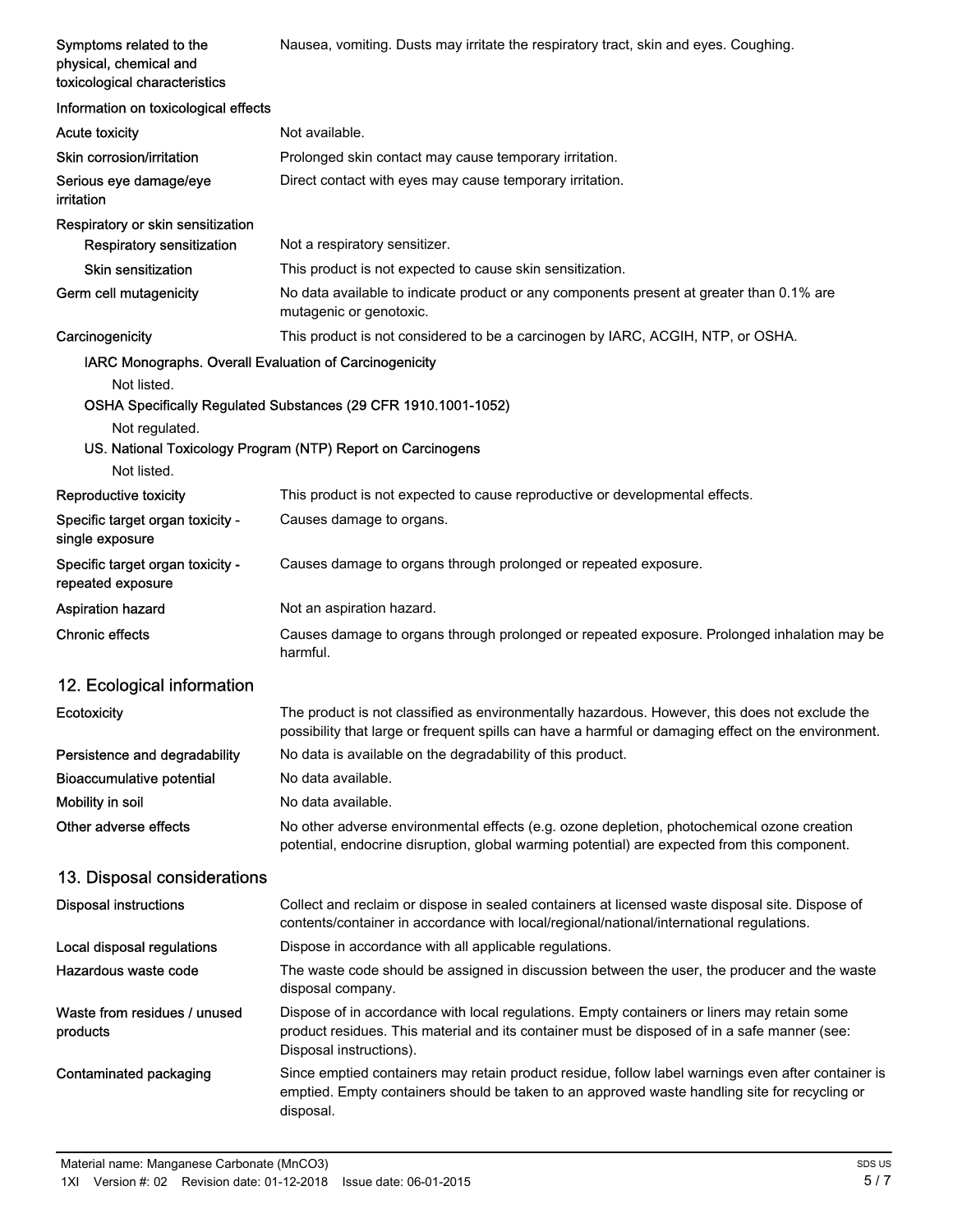# 14. Transport information

## DOT

Not regulated as dangerous goods.

### IATA

Not regulated as dangerous goods.

#### IMDG

Not regulated as dangerous goods.

# 15. Regulatory information

| US federal regulations                                                                                                 | Standard, 29 CFR 1910.1200. |                                                                                               | This product is a "Hazardous Chemical" as defined by the OSHA Hazard Communication               |  |
|------------------------------------------------------------------------------------------------------------------------|-----------------------------|-----------------------------------------------------------------------------------------------|--------------------------------------------------------------------------------------------------|--|
| <b>Toxic Substances Control Act (TSCA)</b>                                                                             |                             |                                                                                               |                                                                                                  |  |
| TSCA Section 12(b) Export Notification (40 CFR 707, Subpt. D)                                                          |                             |                                                                                               |                                                                                                  |  |
| Not regulated.                                                                                                         |                             |                                                                                               |                                                                                                  |  |
| CERCLA Hazardous Substance List (40 CFR 302.4)                                                                         |                             |                                                                                               |                                                                                                  |  |
| Manganese Carbonate (CAS 598-62-9)<br>SARA 304 Emergency release notification                                          |                             | Listed.                                                                                       |                                                                                                  |  |
| Not regulated.<br>OSHA Specifically Regulated Substances (29 CFR 1910.1001-1052)                                       |                             |                                                                                               |                                                                                                  |  |
| Not regulated.                                                                                                         |                             |                                                                                               |                                                                                                  |  |
| Superfund Amendments and Reauthorization Act of 1986 (SARA)<br>SARA 302 Extremely hazardous substance<br>Not listed.   |                             |                                                                                               |                                                                                                  |  |
| SARA 311/312 Hazardous<br>chemical                                                                                     | Yes                         |                                                                                               |                                                                                                  |  |
| SARA 313 (TRI reporting)<br><b>Chemical name</b>                                                                       |                             | <b>CAS number</b>                                                                             | % by wt.                                                                                         |  |
| Manganese Carbonate                                                                                                    |                             | 598-62-9                                                                                      | $90 - 100$                                                                                       |  |
| Other federal regulations                                                                                              |                             |                                                                                               |                                                                                                  |  |
| Clean Air Act (CAA) Section 112 Hazardous Air Pollutants (HAPs) List                                                   |                             |                                                                                               |                                                                                                  |  |
| Manganese Carbonate (CAS 598-62-9)<br>Clean Air Act (CAA) Section 112(r) Accidental Release Prevention (40 CFR 68.130) |                             |                                                                                               |                                                                                                  |  |
| Not regulated.                                                                                                         |                             |                                                                                               |                                                                                                  |  |
| <b>Safe Drinking Water Act</b><br>(SDWA)                                                                               | Not regulated.              |                                                                                               |                                                                                                  |  |
| US state regulations<br><b>California Proposition 65</b>                                                               |                             | is not known to contain any chemicals currently listed as carcinogens or reproductive toxins. | California Safe Drinking Water and Toxic Enforcement Act of 1986 (Proposition 65): This material |  |
| 16. Other information, including date of preparation or last revision                                                  |                             |                                                                                               |                                                                                                  |  |
| <b>Issue date</b>                                                                                                      | 06-01-2015                  |                                                                                               |                                                                                                  |  |
| <b>Revision date</b>                                                                                                   | 01-12-2018                  |                                                                                               |                                                                                                  |  |

Version # 02